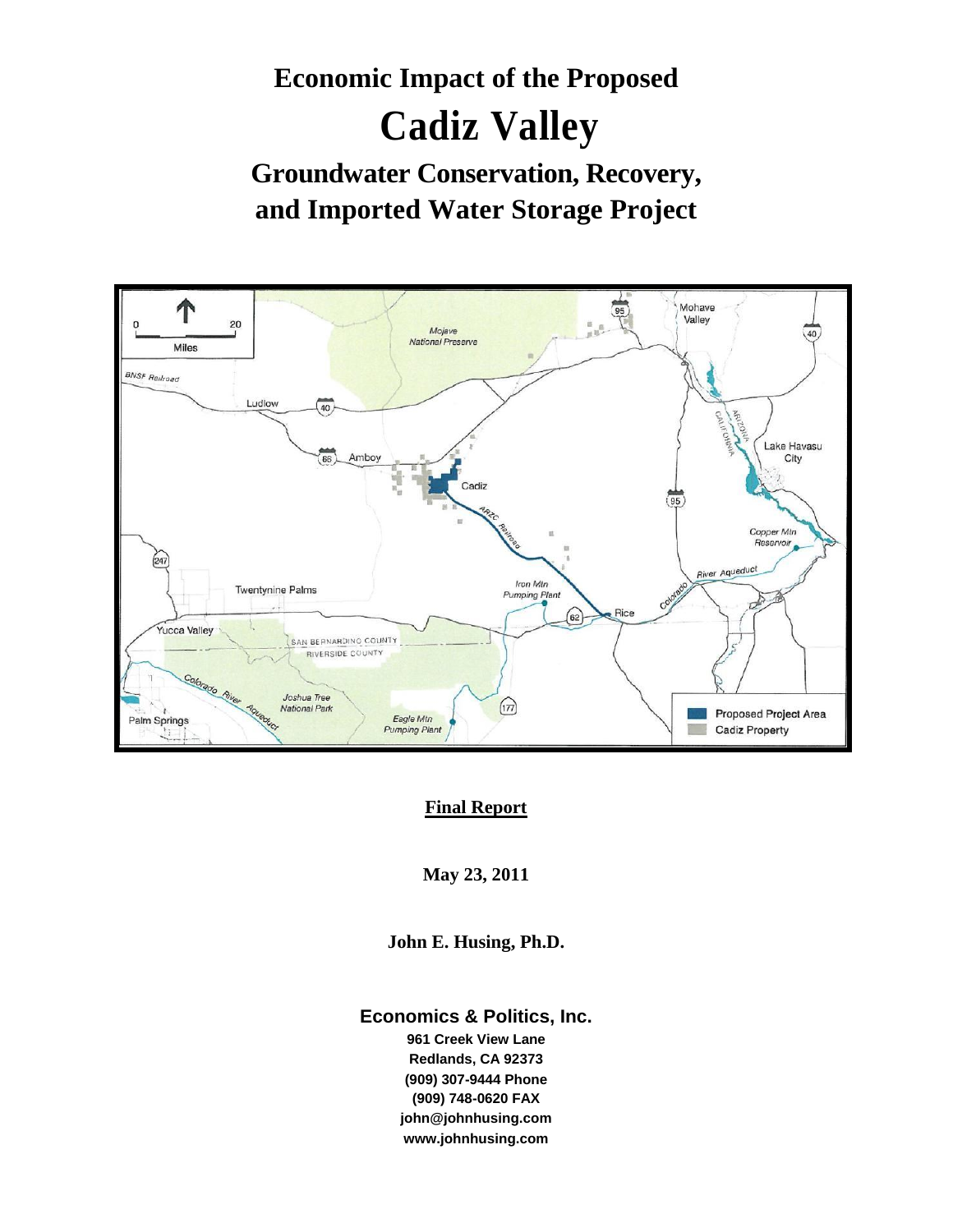## **Executive Summary**

Looking at the year by year results, the economic impact of the full Cadiz Groundwater Conservation, Recovery, and Imported Water Storage Project yields the following results over its four year period of design and construction:

| Summary of Economic Impacts of Construction Activity, Cadiz Water Project |             |                              |                                                                                                               |                      |                                                             |                    |
|---------------------------------------------------------------------------|-------------|------------------------------|---------------------------------------------------------------------------------------------------------------|----------------------|-------------------------------------------------------------|--------------------|
| <b>Type of Impact</b>                                                     |             |                              | <b>Phase 1 Year 1 Phase 1 Year 2 Phase 2 Year 1 Phase 2 Year 2 4-Year Total</b>                               |                      |                                                             | <b>Annual Avg.</b> |
| Job Creation (man-years)                                                  | 1.011       | 2.090                        | 940                                                                                                           | 1.945 $\blacksquare$ | 5,986                                                       | 1,497              |
| Labor & Proprietorship Income                                             |             | \$53,416,010   \$115,788,200 |                                                                                                               |                      | \$49,713,909   \$107,763,274   <mark>\$326,681,393  </mark> | \$81,670,348       |
| Economic Activity Generated                                               |             |                              | \$138,561,306   \$316,207,131   \$128,958,046   \$294,291,784 <mark>   \$878,018,267   \$219,504,567  </mark> |                      |                                                             |                    |
| State & Local Taxes Generated                                             | \$6,113,696 | \$13,537,310                 | \$5,689,975                                                                                                   |                      | \$12,599,082 <mark>  \$37,940,063  </mark>                  | \$9,485,016        |

Longer term, assuming that the increase in the property valuation equals the construction cost of the Cadiz Water Project's facilities, the increase would be \$536,250,000. This property is inside the Needles Unified School District where the tax rate is \$1.00 per \$100 of valuation for San Bernardino County's government and \$0.1143 for the Needles Unified School District. If the assessed valuation is not increased by an inflation factor, the annual property tax revenue generated in San Bernardino County would total \$6.0 million, including \$5,362,500 to San Bernardino County's government and \$612,934 to the Needles Unified School District.

| <b>Permanent Property Tax Revenue Increase</b> |               |                        |               |  |
|------------------------------------------------|---------------|------------------------|---------------|--|
|                                                | San Bdno Co.  | <b>Needles Unified</b> | <b>Total</b>  |  |
| <b>Assumed Property Valuation</b>              | \$536,250,000 | \$536,250,000          | \$536,250,000 |  |
| \$100 of Assessed Valuation                    | \$5,362,500   | \$5,362,500            | \$5,362,500   |  |
| Tax Rates Per \$100 of AV                      | \$1.000       | \$0.1143]              | \$1.1143      |  |
| <b>Annual Tax Revenue</b>                      | \$5,362,500   | \$612,934              | \$5,975,434   |  |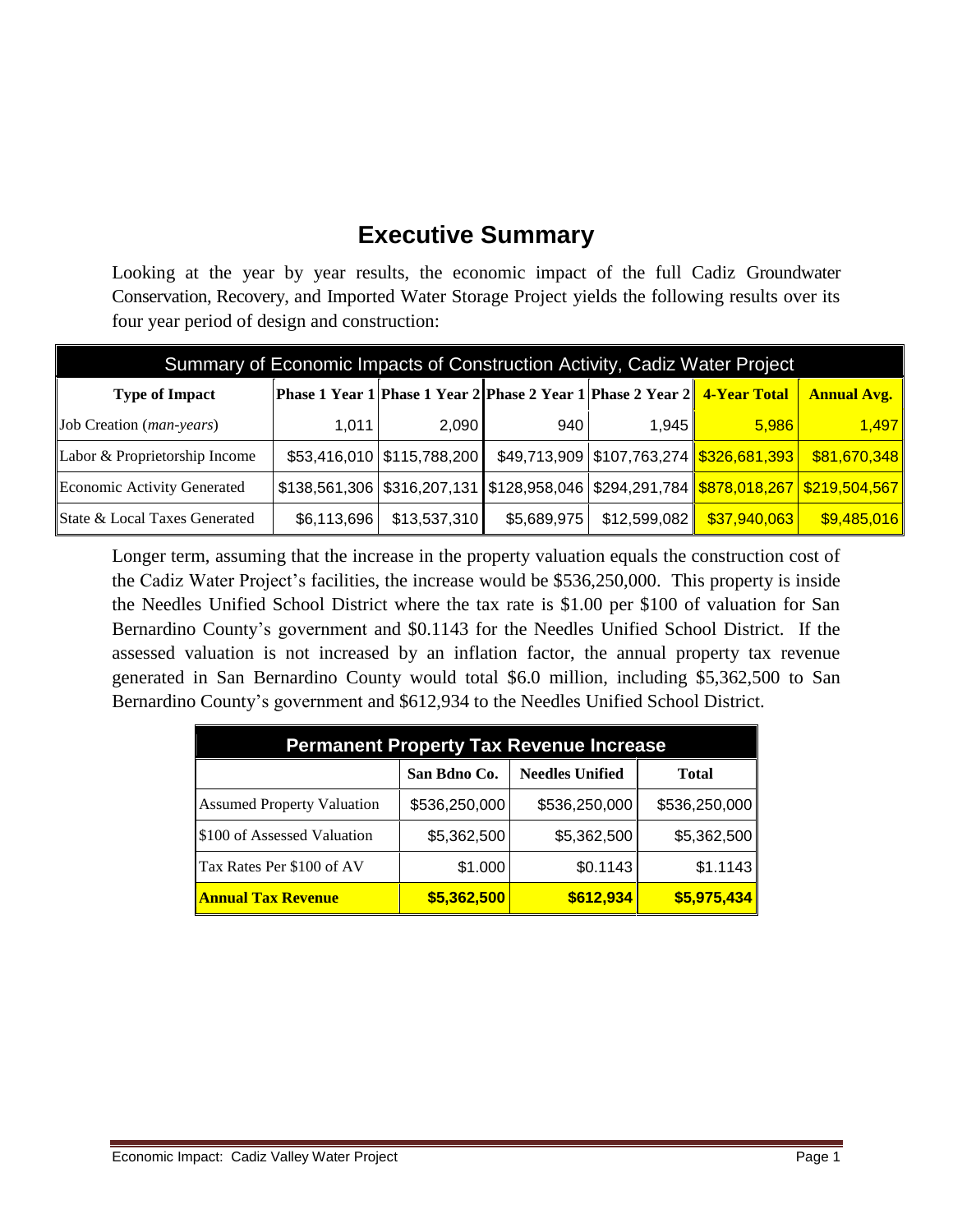### **Economics & Politics, Inc.**

**961 Creek View Lane Redlands, CA 92373 (909) 307-9444 Phone (909) 748-0620 FAX john@johnhusing.com www.johnhusing.com**

### **Economic Impact of the Proposed Cadiz Valley Groundwater Conservation, Recovery, and Imported Water Storage Project**

John E. Husing, Ph.D.

**Project.** The project's northern end is located at Cadiz, California, just south of the SR-66 in northeastern San Bernardino County. Its southern end is at Rice, California located along the SR-62 next to the Colorado River Aqueduct. Underlying Cadiz is an aquifer system that lies at the base of the Fenner Valley and Orange Blossom watersheds. This underground "lake" is naturally recharged by rain and snow in the nearby mountains that over time flows underground into it. The aquifer is roughly equivalent in capacity to Lake Mead, the nation's largest surface reservoir. Ultimately, a good deal of water that reaches the aquifer ends up just below ground at Cadiz Dry Lake and Bristol Dry Lake (*below*) where it converges with saline water and evaporates through the surface.



**Phase I. Conservation and Recovery.** In Phase I of the project, facilities would be built near Cadiz to capture and conserve the average annual natural recharge into the aquifer that would otherwise reach the Cadiz Dry Lake and the Bristol Dry Lake and evaporate. Phase I would include the construction of extraction wells that would be used to extract the amount of water that would otherwise flow to the Dry Lakes plus the amount needed to maintain hydraulic control in the well field area.

Phase I would also include the building of a 42-mile underground water pipeline that would transmit water southeast to the Colorado River Aqueduct near Rice. The pipeline would be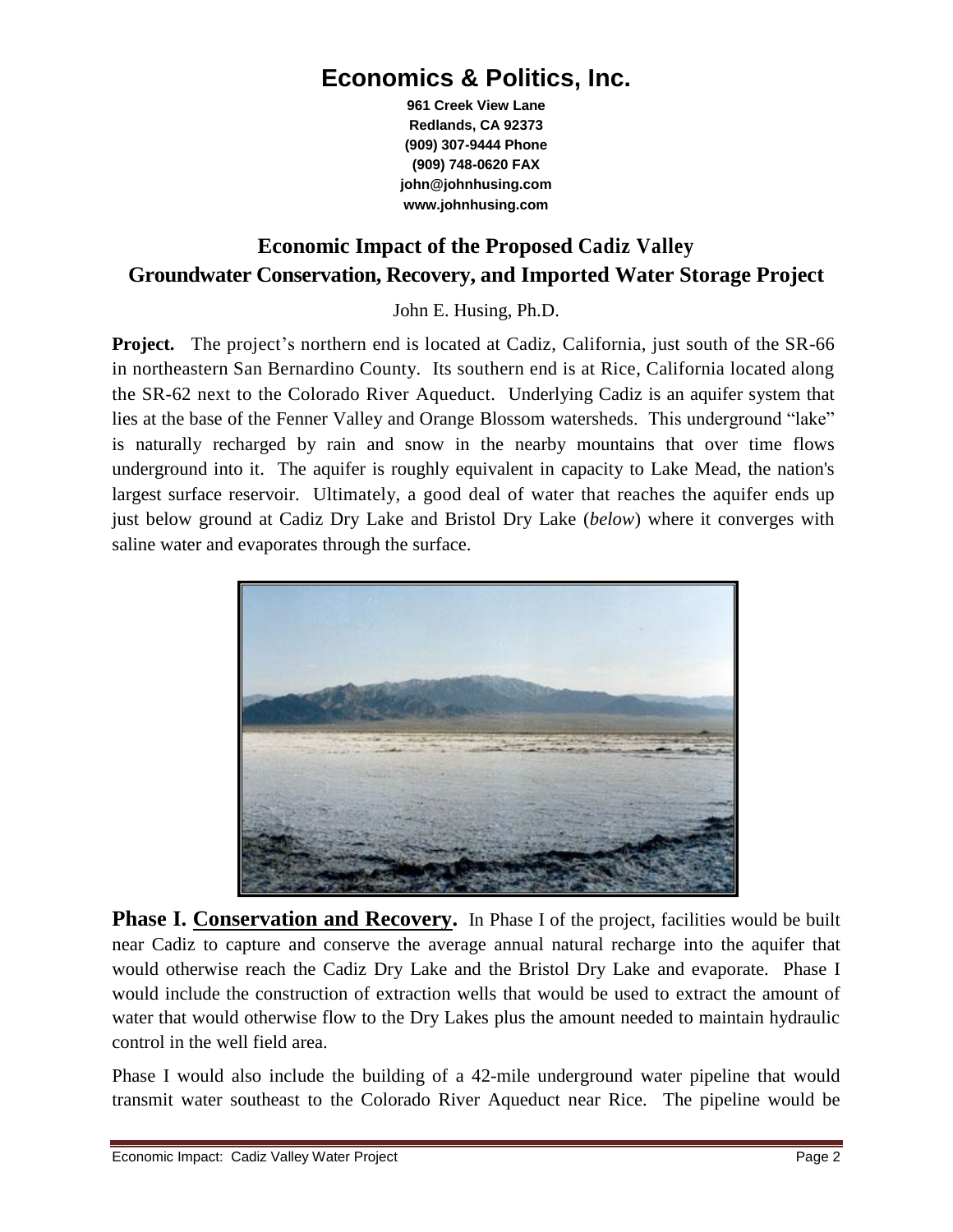buried along the already disturbed railroad right-of-way along which the Arizona-California Railroad (*ARZC*) currently operates (*see photograph*). It would be sized to allow the conveyance of an annual average of 50,000 acre-feet of water. Once the water reaches the Colorado River Aqueduct, it would be conveyed down it into Southern California where it would be made available to the Santa Margarita Water District and other participating water districts.



**Phase I: Timing & Budget.** Once environmental approvals are finalized, Phase I of the project is slated to begin. Planning, design and engineering will occur over a six month period. Construction of the well field, pipeline and power facility is anticipated to take an additional 18 months. The construction budget is estimated as:

| • Total Phase I Budget                  | \$277,750,000 |
|-----------------------------------------|---------------|
| • Planning, engineering, other overhead | \$25,250,000  |
| • Power Facilities                      | \$17,500,000  |
| • Pipeline                              | \$211,500,000 |
| • Well Field $(20-32 \text{ wells})$    | \$23,500,000  |

**Phase I: Economic Impact.** The primary impact of a project like the Cadiz Valley Groundwater Conservation & Recovery effort would occur during its construction, not its operational phase. As the project will be built in San Bernardino County, this will be the location of all of the activity. In part, this is because the county has an extensive blue collar labor supply that can build the project. It is also because San Bernardino County is home to production facilities like Ameron International Water Transmission Group and Northwest Pipe Company, leading manufacturers of the materials used in construction wells, pipelines and power plants.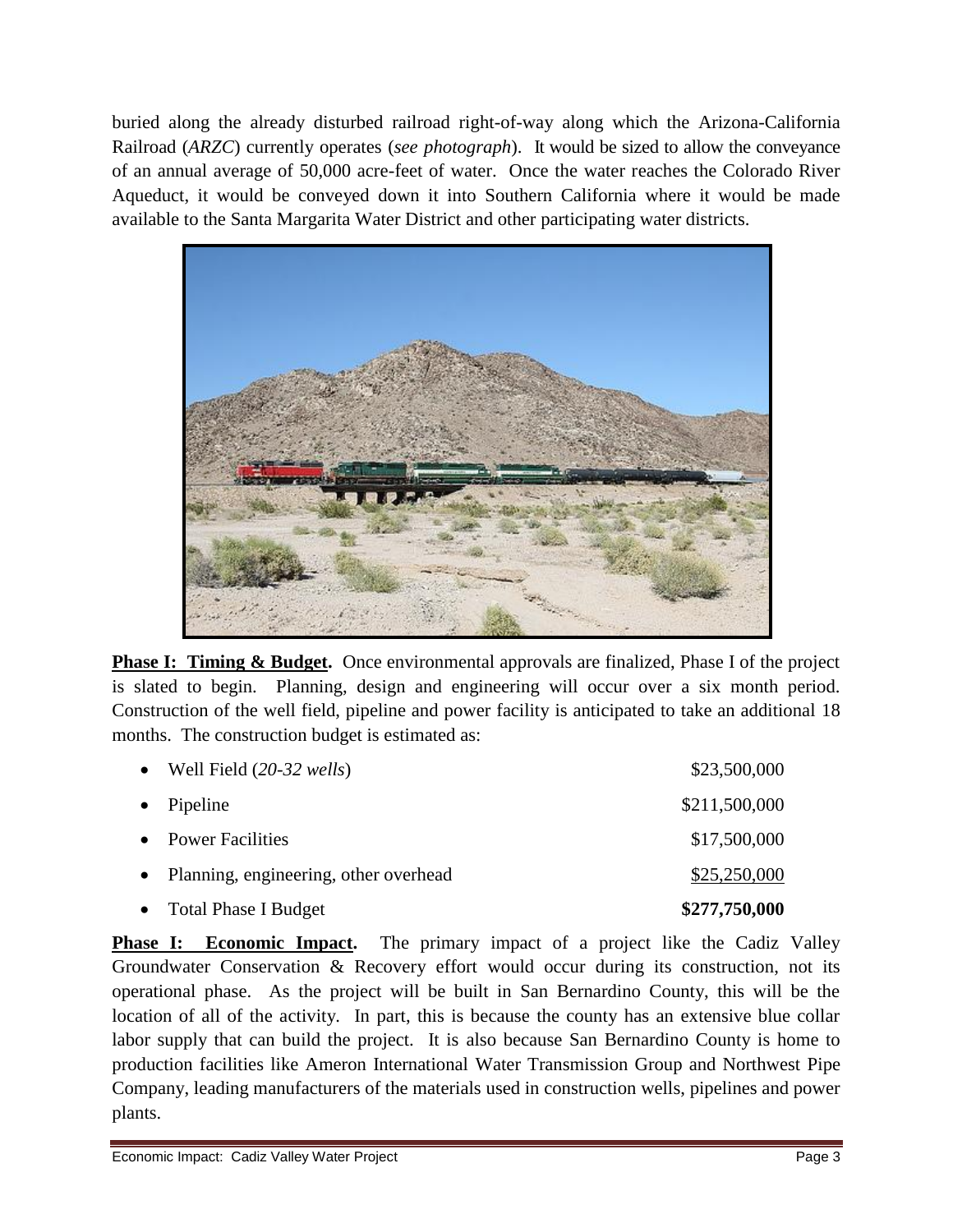It is therefore assumed that 100% of the construction expenditures will be made to workers and suppliers located within San Bernardino County.

**Phase I, Year 1.** In Year 1 of the project, it is assumed that 80% of the planning, engineering and management work on Phase I of the project is completed. Also in Year 1, 25% of construction and the purchase of materials required for it occurs. In addition, it is assumed that 75% of the construction budget for each activity represents construction, while 25% represents materials and supplies. Combined, this places \$83,325,000 of activity into Year 1 (*Exhibit 1*).

| <b>Exhibit 1.-Assumptions, Phase I Year 1</b> |                       |              |              |
|-----------------------------------------------|-----------------------|--------------|--------------|
|                                               | <b>Period</b>         | <b>Share</b> | Year 1       |
| Engineering & Related                         | 80.0%                 |              | \$20,200,000 |
| <b>Pipeline Construction</b>                  | 25.0%                 | 75.0%        | \$39,656,250 |
| Pipeline Supplies                             | 25.0%                 | 25.0%        | \$13,218,750 |
| Power Plant                                   | 25.0%                 | 75.0%        | \$3,281,250  |
| <b>Power Plant Supplies</b>                   | 25.0%                 | 25.0%        | \$1,093,750  |
| Well Field                                    | 25.0%                 | 75.0%        | \$4,406,250  |
| Well Field Supplies                           | 25.0%                 | 25.0%        | \$1,468,750  |
| <b>Total Expenditures</b>                     |                       |              | \$83,325,000 |
|                                               | <b>Impact Sectors</b> |              |              |
| Construction                                  |                       |              | \$47,343,750 |
| Materials & Supplies                          |                       |              | \$15,781,250 |
| Engineering & Related                         |                       |              | \$20,200,000 |
| <b>Total Expenditures</b>                     |                       |              | \$83,325,000 |

These expenditures are recombined into three broad sectors used by the IMPLAN model to estimate the economic impact on San Bernardino County's economy of these Year 1 expenditures. The IMPLAN model is the standard one used by economists in determining the economic impact of funds coming from the outside world, in this case, the nation's money markets and hitting the local economy through specific types of activities.<sup>1</sup> The model assumes the economy is not operating at full capacity, a realistic assumption given the February 2011 unemployment rate of 13.7% in the county. Those sectors include:

- Construction of other non-residential structures (*Implan Sector #36*)
- Fabricated pipe and pipe fitting manufacturing (*Implan Sector #201*)
- Management, scientific and technical consulting (*Implan Sector #374*)

 $\overline{a}$ 

 $1$  Minnesota IMPLAN Group, Inc, IMpacts For PLANning, model version 3.0.5.2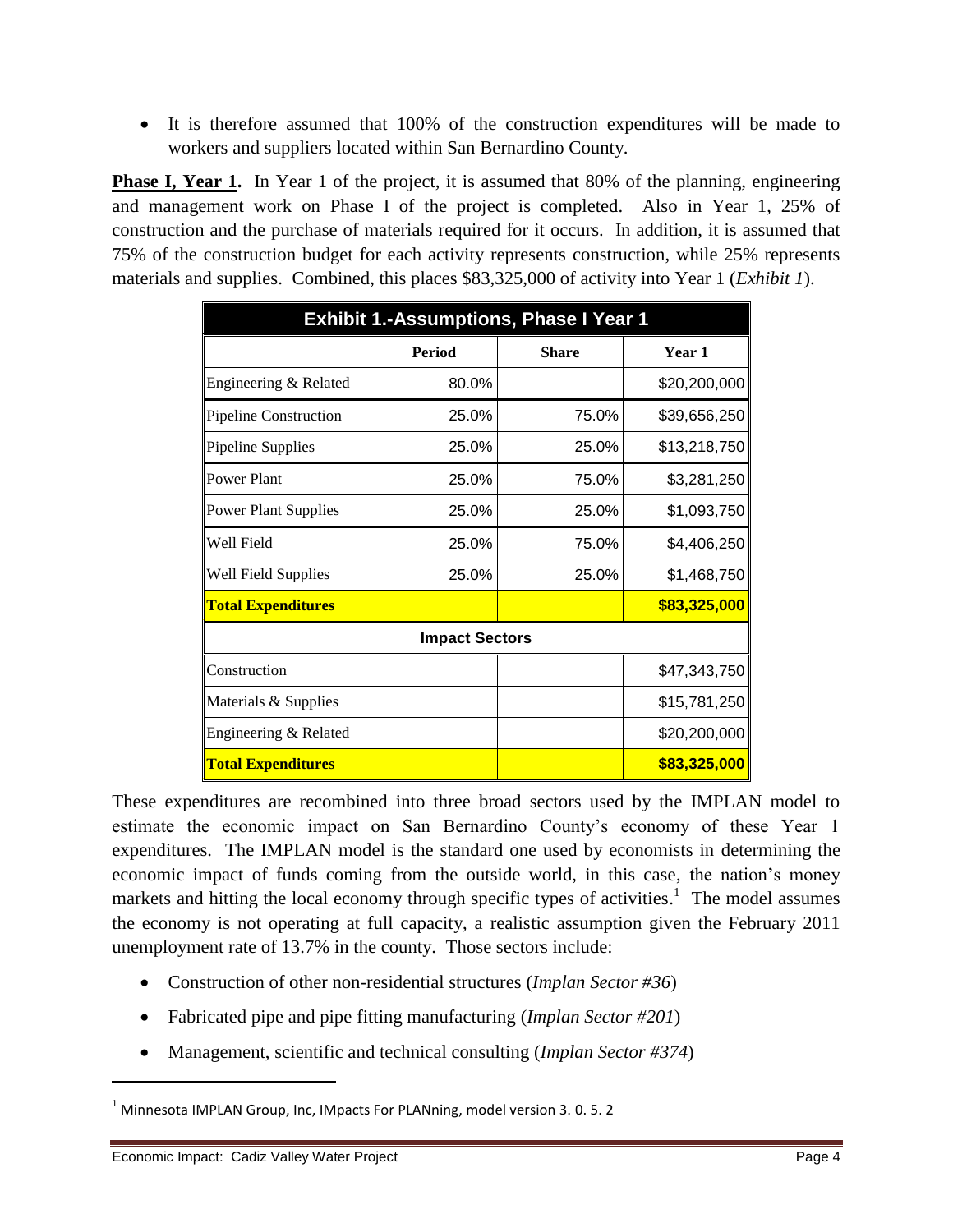Essentially, what the IMPLAN model does is provide analysts with three types of estimates:

- **Direct.** This is an estimate of the direct effect impact on the local economy of the activity being studied that brings money to the market from the outside world. To use an analogy, this is akin to the money coming to gold miners in the old west who find gold, send it away and bring money to an area that heretofore had no economy.
- **Indirect.** This is made up of activities in local sectors that receive expenditures from the activity being studied in support of it. In the analogy, this would be the general store which sells supplies to the miners. Without the miners, it would not exist. With them, it becomes a viable business.
- **Induced.** This is made up of activities in the local economy that occur simply because money is flowing through it. These activities are not directly or indirectly related to the initial cause of the money coming to the local economy. In the analogy, this would be the saloon that exists because money is being re-spent in the local area by miners and general store workers. The beneficiaries of the induced effects may not even be aware that their success is being caused by the activity being studied.

*Note: During and after World War II, the navy let local tradesman understand how much sailors meant to them by paying them in \$2.00 bills. As these bills changed hands through the local economy, merchants became aware of the induced effect that occurred because a fleet had showed up.*

In Year 1, the activities associated with planning and starting construction on the Conservation and Recovery phase of the Cadiz project will have the impacts shown in Exhibit 2:

| <b>Exhibit 2.-Economic Impact of Construction Activity, Phase I, Year 1</b> |                   |                     |               |  |
|-----------------------------------------------------------------------------|-------------------|---------------------|---------------|--|
| <b>Impact Type</b>                                                          | <b>Employment</b> | <b>Labor Income</b> | Output        |  |
| Direct Effect                                                               | 593               | \$34,328,422        | \$83,325,000  |  |
| <b>Indirect Effect</b>                                                      | 152               | \$7,654,712         | \$21,284,424  |  |
| <b>Induced Effect</b>                                                       | 266               | \$11,432,875        | \$33,951,882  |  |
| <b>Total Effect</b>                                                         | <u>1,011</u>      | \$53,416,010        | \$138,561,306 |  |

Source: Output from IMPLAN model for San Bernardino County, 2011

- 1,011 full time equivalent jobs would be created in San Bernardino County. Of those, 593 would be working directly on the project either in construction, construction material production or planning and engineering. Another 152 jobs would be created in firms assisting those operations. Firms having essentially no ties to the project would add 266 jobs due to monies flowing generally through the economy.
- \$53.4 million in wages and salaries to workers as well as income to proprietorships in San Bernardino County. \$34.3 million would be to workers or proprietorships working directly on some phase of the project; \$7.7 million would go to workers in firms assisting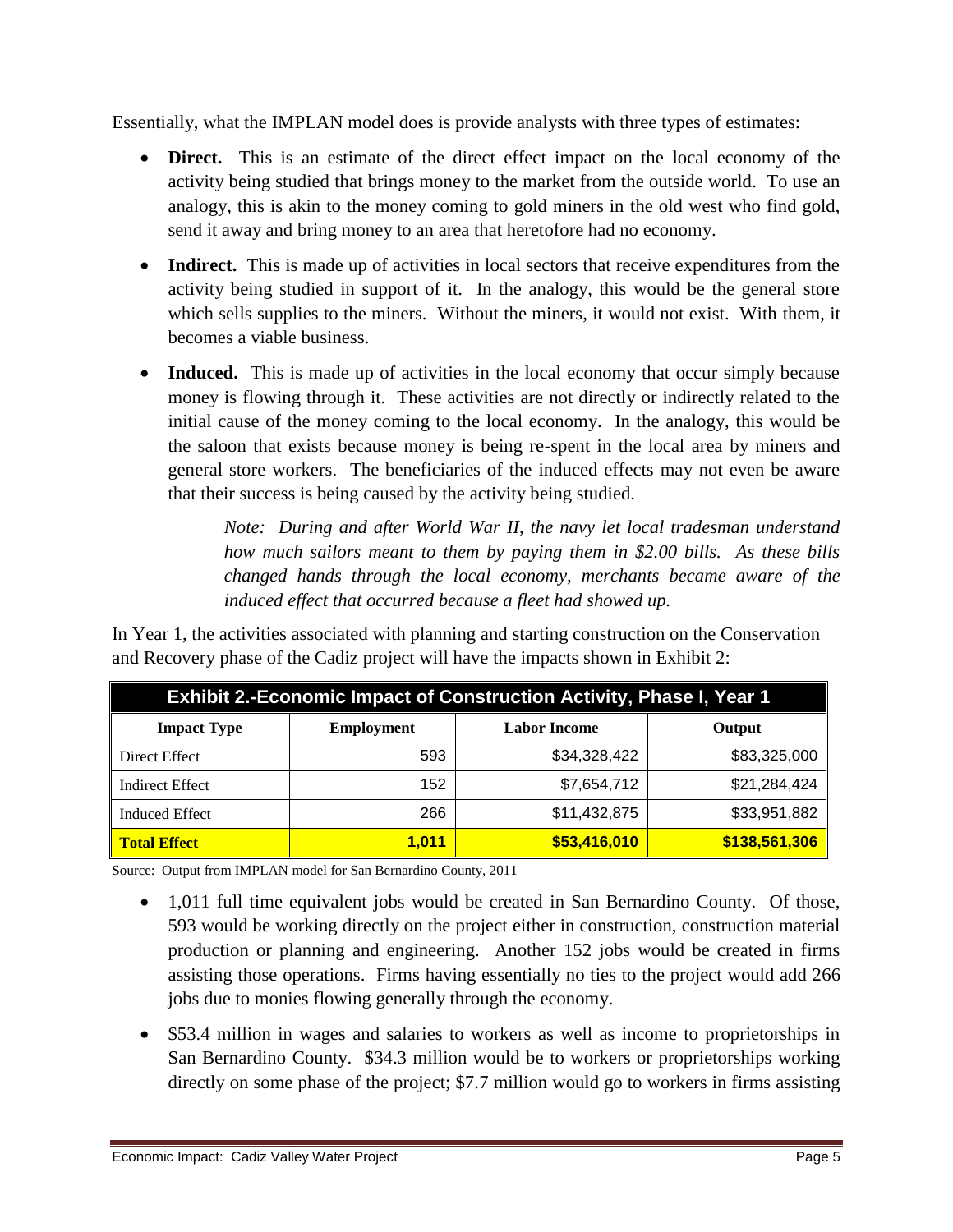these operations. \$11.4 million would go to workers in unrelated firms benefiting from the general increase in economic activity in the county.

• \$138.6 million in economic activity would be added into San Bernardino County's economy.

In addition, in Year 1 of the project, \$6.1 million in tax revenues that currently do not exist would be created for the state of California and local governments in San Bernardino County (*Exhibit 3*).

| Exhibit 3.-California & Local Taxes Generated, Phase I, Year 1 |                 |  |
|----------------------------------------------------------------|-----------------|--|
| <b>Type of Tax</b>                                             | Amount          |  |
| Dividends                                                      | \$<br>573,600   |  |
| Social Ins Tax-Employee Contribution                           | \$<br>75,645    |  |
| Social Ins Tax- Employer Contribution                          | \$<br>187,893   |  |
| <b>Indirect Bus Tax: Sales Tax</b>                             | 1,360,016<br>\$ |  |
| Indirect Bus Tax: Property Tax                                 | \$<br>1,524,190 |  |
| Indirect Bus Tax: Motor Vehicle Licenses                       | \$<br>31,206    |  |
| Indirect Bus Tax: Severance Tax                                | \$<br>524       |  |
| Indirect Bus Tax: Other Taxes                                  | \$<br>267,511   |  |
| Indirect Bus Tax: State & Local Non-Taxes                      | \$<br>143,364   |  |
| Corporate Profits Tax                                          | \$<br>285,191   |  |
| Personal Tax: Income Tax                                       | \$<br>1,206,212 |  |
| Personal Tax: Non-Taxes (Fines-Fees)                           | \$<br>363,468   |  |
| Personal Tax: Motor Vehicle License                            | \$<br>55,826    |  |
| Personal Tax: Property Taxes                                   | \$<br>28,388    |  |
| Personal Tax: Other Tax                                        | \$<br>10,662    |  |
| <b>Total State and Local Tax</b>                               | \$6,113,696     |  |

Source: Output from IMPLAN model for San Bernardino County, 2011

**Phase I, Year 2.** In Year 2 of the project, it is assumed that 20% of the planning, engineering and management work on Phase I of the project is completed. Also in Year 2, 75% of construction and the purchase of materials required for it occurs. In addition, it is again assumed that 75% of the construction budget for each activity represents construction, while 25% represents materials and supplies. Combined, this places \$194,425,000 of activity into Year 2 (*Exhibit 4*).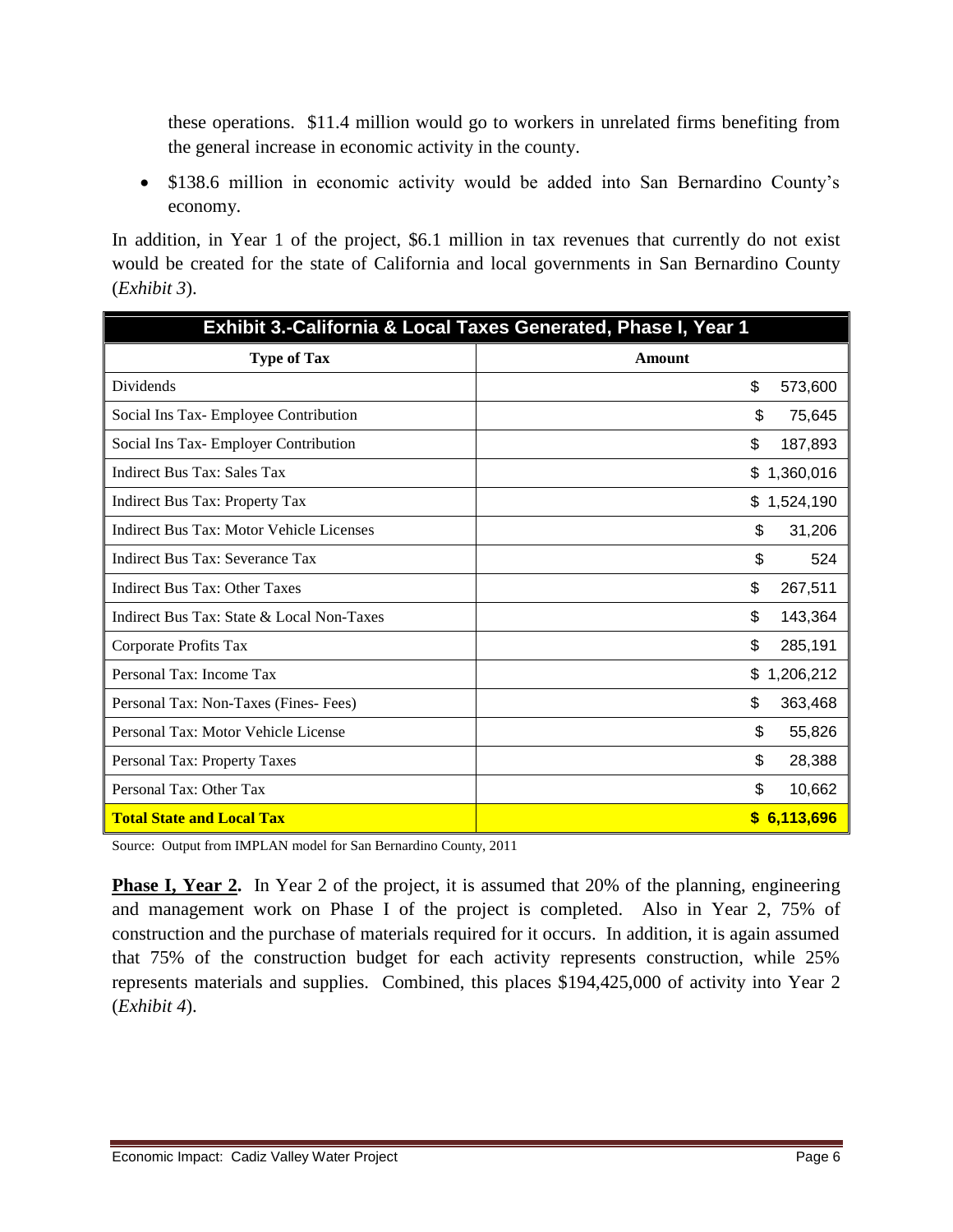| <b>Exhibit 4.-Assumptions, Phase I, Year 2</b> |                       |              |               |
|------------------------------------------------|-----------------------|--------------|---------------|
|                                                | <b>Period</b>         | <b>Share</b> | Year 2        |
| Engineering & Related                          | 80.0%                 |              | \$5,050,000   |
| Pipeline Construction                          | 25.0%                 | 75.0%        | \$118,968,750 |
| Pipeline Supplies                              | 25.0%                 | 25.0%        | \$39,656,250  |
| <b>Power Plant</b>                             | 25.0%                 | 75.0%        | \$9,843,750   |
| <b>Power Plant Supplies</b>                    | 25.0%                 | 25.0%        | \$3,281,250   |
| Well Field                                     | 25.0%                 | 75.0%        | \$13,218,750  |
| Well Field Supplies                            | 25.0%                 | 25.0%        | \$4,406,250   |
| <b>Total Expenditures</b>                      |                       |              | \$194,425,000 |
|                                                | <b>Impact Sectors</b> |              |               |
| Construction                                   |                       |              | \$142,031,250 |
| Materials & Supplies                           |                       |              | \$47,343,750  |
| Engineering & Related                          |                       |              | \$5,050,000   |
| <b>Total Expenditures</b>                      |                       |              | \$194,425,000 |

As before, these expenditures are recombined into three broad sectors used by the IMPLAN model to estimate the economic impact on San Bernardino County's economy of these Year 2 expenditures. It is further assumed that the county's economy will not have fully overcome its 13.7% unemployment rate by Year 2 and be will still be operating at below full capacity:

- Construction of other non-residential structures (*Implan Sector #36*)
- Fabricated pipe and pipe fitting manufacturing (*Implan Sector #201*)
- Management, scientific and technical consulting (*Implan Sector #374*)

Using the IMPLAN model to calculate the direct, indirect and induced impacts of these expenditure yields the following estimates for Year 2 (*Exhibit 5*):

| <b>Exhibit 5.-Economic Impact of Phase I, Year 2, Construction Activity</b> |                   |                     |               |  |
|-----------------------------------------------------------------------------|-------------------|---------------------|---------------|--|
| <b>Impact Type</b>                                                          | <b>Employment</b> | <b>Labor Income</b> | Output        |  |
| Direct Effect                                                               | 1.197             | \$73,830,338        | \$194,425,000 |  |
| <b>Indirect Effect</b>                                                      | 316               | \$17,164,297        | \$48,151,836  |  |
| <b>Induced Effect</b>                                                       | 577               | \$24,793,566        | \$73,630,295  |  |
| <b>Total Effect</b>                                                         | 2,090             | \$115,788,200       | \$316,207,131 |  |

Source: Output from IMPLAN model for San Bernardino County, 2011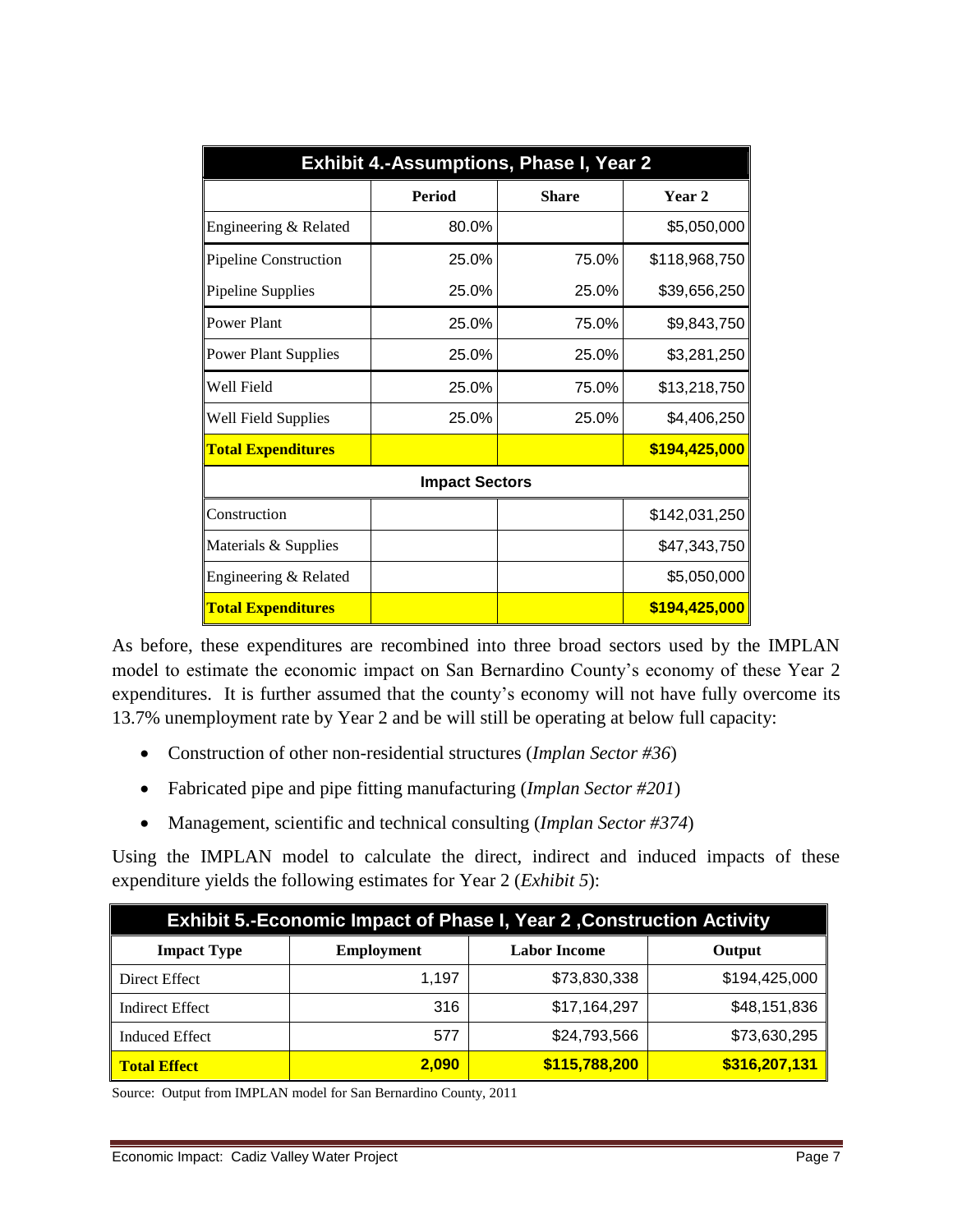- 2,090 full time equivalent jobs would be created in San Bernardino County. Of those, 1,197 would be working directly on the project either in construction, construction material production or planning and engineering. Another 316 jobs would be created in firms assisting those operations. Firms having essentially no ties to the project would add 577 jobs due to monies flowing generally through the economy.
- \$115.8 million in wages and salaries to workers, as well as income to proprietorships in San Bernardino County. \$73.8 million would be to workers or proprietorships working directly on some phase of the project; \$17.2 million would go to workers in firms assisting these operations. \$24.8 million would go to workers in unrelated firms benefiting from the general increase in economic activity in the county.
- \$316.2 million in economic activity would be added into San Bernardino County's economy.

| Exhibit 6.-California & Local Taxes Generated, Phase I, Year 2 |        |            |
|----------------------------------------------------------------|--------|------------|
| <b>Type of Tax</b>                                             | Amount |            |
| <b>CA Dividend Taxes</b>                                       | \$     | 1,331,795  |
| Social Ins Tax- Employee Contribution                          | \$     | 162,113    |
| Social Ins Tax- Employer Contribution                          | \$     | 402,667    |
| <b>Indirect Bus Tax: Sales Tax</b>                             | \$     | 3,012,145  |
| Indirect Bus Tax: Property Tax                                 | \$     | 3,375,756  |
| Indirect Bus Tax: Motor Vehicle Licenses                       | \$     | 69,114     |
| Indirect Bus Tax: Severance Tax                                | \$     | 1,161      |
| Indirect Bus Tax: Other Taxes                                  | \$     | 592,481    |
| Indirect Bus Tax: State & Local Non-Taxes                      | \$     | 317,520    |
| Corporate Profits Tax                                          | \$     | 662,162    |
| Personal Tax: Income Tax                                       | \$     | 2,616,256  |
| Personal Tax: Non-Taxes (Fines-Fees)                           | \$     | 788,356    |
| Personal Tax: Motor Vehicle License                            | \$     | 121,086    |
| Personal Tax: Property Taxes                                   | \$     | 61,573     |
| Personal Tax: Other Tax                                        | \$     | 23,125     |
| <b>Total State and Local Tax</b>                               | S      | 13,537,310 |

In addition, the project would create \$13.5 million in tax revenues that currently do not exist for California and San Bernardino County's local governments (*Exhibit 6*):

Source: Output from IMPLAN model for San Bernardino County, 2011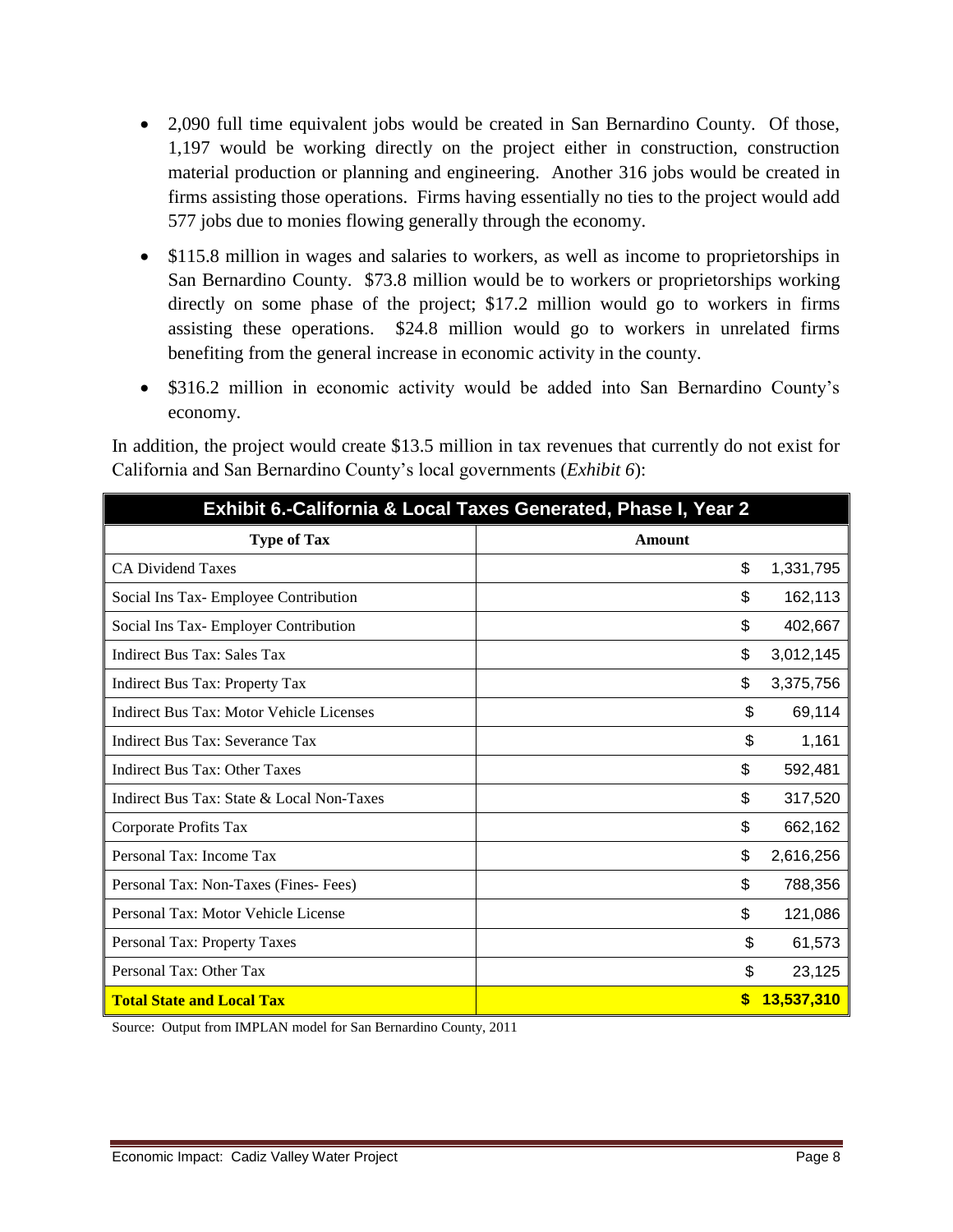**Phase II. Imported Water Storage.** In Phase II of the project, imported water from the Colorado River would be sent down the Colorado River Aqueduct (*see map*) to its junction with the Arizona-California Railroad near Rice. There the water would be pump up through a 44 mile pipeline parallel to the pipeline built in Phase I, terminating in recharge basins in the Fenner Valley above Cadiz. There, the water would then be allowed to percolate into the ground and be stored in the underground aquifer until it is needed as a dry-year supply. The total capacity of the storage system is anticipated to be one million acre feet of ground water storage.



Phase II would also include the building of a 42-mile underground water pipeline that would transmit water southeast to the Colorado River Aqueduct near Rice. The pipeline would be buried along the already disturbed railroad right-of-way along which the Arizona-California Railroad (*ARZC*) currently operates (*see photograph*). It would be sized to allow the conveyance of an annual average of 50,000 acre-feet of water. Once the water reaches the Colorado River Aqueduct, it would be conveyed down it into Southern California where it would be made available to the parties responsible for storing it.

**Phase II: Timing & Budget.** Once environmental approvals are finalized, Phase II of the project is slated to begin. Planning, design and engineering will occur over a six month period. Construction of the second well field and pipeline is anticipated to take an additional 18 months. The power plant needed to raise the water will be the same one constructed in Phase I. The construction budget is estimated as:

| • Well Field                            | \$23,500,000  |
|-----------------------------------------|---------------|
| $\bullet$ Pipeline                      | \$211,500,000 |
| • Planning, engineering, other overhead | \$25,250,000  |
| • Total Phase II Budget                 | \$258,500,000 |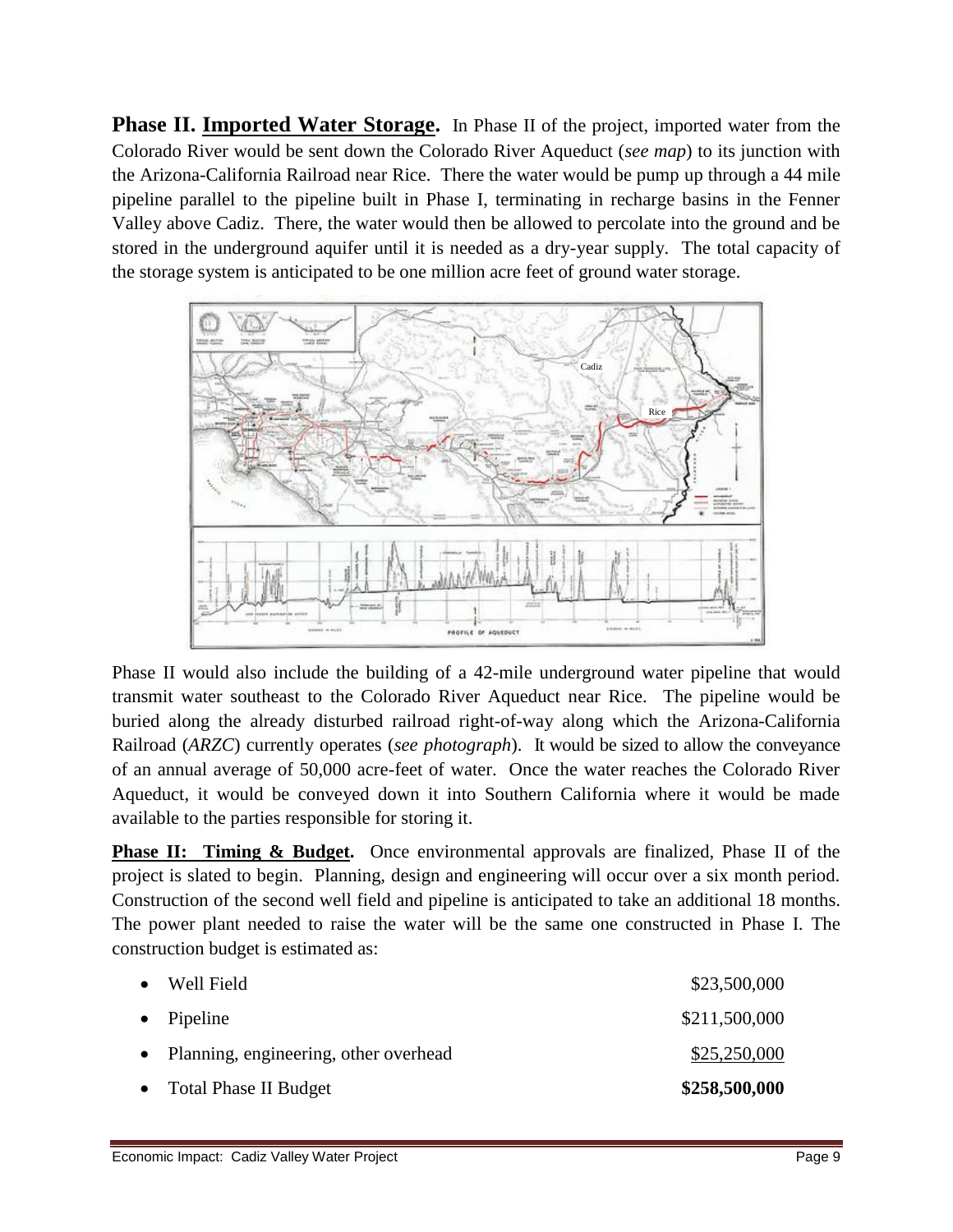**Phase II: Economic Impact.** Again, the primary impact of a project like the Cadiz Valley Imported Water Storage effort would occur during its construction, not its operational phase. As the project will be built in San Bernardino County, this will be the location of all of its activity. Again, this is because the county has an extensive blue collar labor supply that can build the project. It is also because San Bernardino County is home to the production facilities of leading manufacturers of the materials used in construction wells and pipelines.

 It is therefore assumed that 100% of the construction expenditures will be made to workers and suppliers located within San Bernardino County.

**Phase II Year 1.** In Year 1 of Phase II of the project, it is assumed that 80% of the planning, engineering and management work on Phase II of the project is completed. Also in Year 1 of Phase II, 25% of construction and the purchase of materials required for it occurs. In addition, it is assumed that 75% of the construction budget for each activity represents construction, while 25% represents materials and supplies. Combined, this places \$77,550,000 of activity into Phase II Year 1 (*Exhibit 7*).

| <b>Exhibit 7.-Assumptions, Phase II, Year 1</b> |                       |              |                        |  |
|-------------------------------------------------|-----------------------|--------------|------------------------|--|
|                                                 | Period                | <b>Share</b> | <b>Phase II Year 2</b> |  |
| Engineering & Related                           | 80.0%                 |              | \$18,800,000           |  |
| <b>Pipeline Construction</b>                    | 25.0%                 | 75.0%        | \$39,656,250           |  |
| Pipeline Supplies                               | 25.0%                 | 25.0%        | \$13,218,750           |  |
| Well Field                                      | 25.0%                 | 75.0%        | \$4,406,250            |  |
| Well Field Supplies                             | 25.0%                 | 25.0%        | \$1,468,750            |  |
| <b>Total Expenditures</b>                       |                       |              | \$77,550,000           |  |
|                                                 | <b>Impact Sectors</b> |              |                        |  |
| Construction                                    |                       |              | \$44,062,500           |  |
| Materials & Supplies                            |                       |              | \$14,687,500           |  |
| Engineering & Related                           |                       |              | \$18,800,000           |  |
| <b>Total Expenditures</b>                       |                       |              | \$77,550,000           |  |

These expenditures are recombined into three broad sectors used by the IMPLAN model to estimate the economic impact on San Bernardino County's economy of these Phase II Year 1 expenditures. Again, the model assumes the economy continues to not be operating at full capacity given the deep hole from which it must recover, due to the county's February 2011 unemployment rate of 13.7%. Those sectors include:

- Construction of other non-residential structures (*Implan Sector #36*)
- Fabricated pipe and pipe fitting manufacturing (*Implan Sector #201*)
- Management, scientific and technical consulting (*Implan Sector #374*)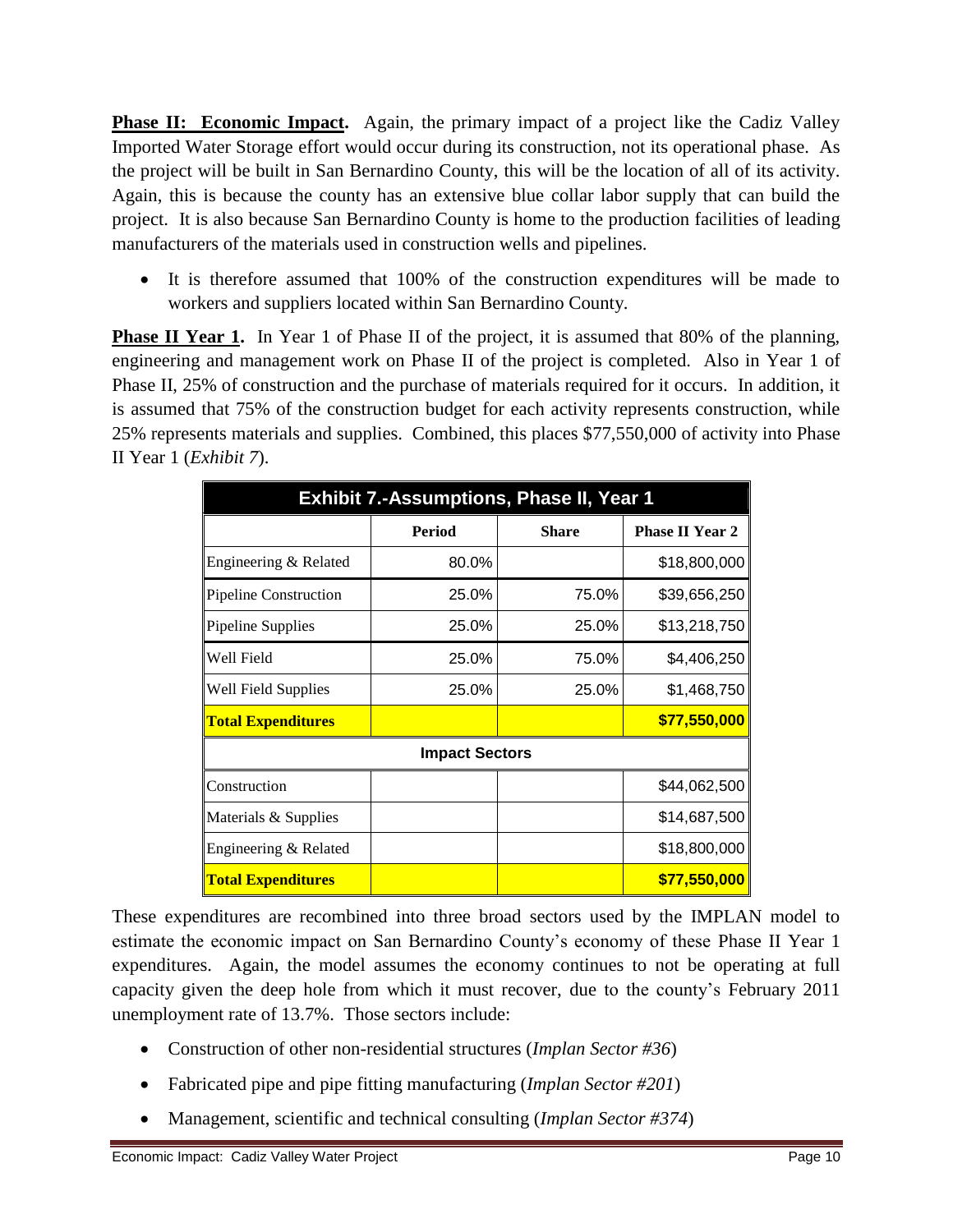| <b>Exhibit 8.-Economic Impact of Construction Activity, Phase II, Year 1</b> |                   |                     |               |  |
|------------------------------------------------------------------------------|-------------------|---------------------|---------------|--|
| <b>Impact Type</b>                                                           | <b>Employment</b> | <b>Labor Income</b> | Output        |  |
| Direct Effect                                                                | 552               | \$31,949,224        | \$77,550,000  |  |
| <b>Indirect Effect</b>                                                       | 141               | \$7,124,188         | \$19,809,266  |  |
| <b>Induced Effect</b>                                                        | 248               | \$10,640,497        | \$31,598,780  |  |
| <b>Total Effect</b>                                                          | 940               | \$49,713,909        | \$128,958,046 |  |

In Phase II Year 1, the activities associated with planning and starting construction on the Imported Water Storage phase of the Cadiz project with have the impacts shown in Exhibit 8:

Source: Output from IMPLAN model for San Bernardino County, 2011

- 940 full time equivalent jobs would be created in San Bernardino County. Of those, 552 would be working directly on the project either in construction, construction material production or planning and engineering. Another 141 jobs would be created in firms assisting those operations. Firms having essentially no ties to the project would add 248 jobs due to monies flowing generally through the economy.
- \$49.7 million in wages and salaries to workers, as well as income to proprietorships in San Bernardino County. \$31.9 million would be to workers or proprietorships working directly on some phase of the project; \$7.1 million would go to workers in firms assisting these operations. \$10.6 million would go to workers in unrelated firms benefiting from the general increase in economic activity in the county.
- \$129.0 million in economic activity would be added into San Bernardino County's economy.

In addition, in Phase II Year 1 of the project, \$5.7 million in tax revenues that currently do not exist would be created for the state of California and local governments in San Bernardino County (*Exhibit 9*).

| <b>Exhibit 9.-California &amp; Local Taxes Generated, Phase II, Year 1</b> |                |  |  |
|----------------------------------------------------------------------------|----------------|--|--|
| <b>Type of Tax</b>                                                         | Amount         |  |  |
| <b>Dividends</b>                                                           | 533,845<br>\$  |  |  |
| Social Ins Tax-Employee Contribution                                       | \$<br>70,403   |  |  |
| Social Ins Tax-Employer Contribution                                       | \$.<br>174,871 |  |  |
| Indirect Bus Tax: Sales Tax                                                | \$1,265,757    |  |  |
| Indirect Bus Tax: Property Tax                                             | \$1,418,553    |  |  |
| Indirect Bus Tax: Motor Vehicle Lic                                        | \$<br>29,043   |  |  |
| Indirect Bus Tax: Severance Tax                                            | \$<br>488      |  |  |
| Indirect Bus Tax: Other Taxes                                              | 248,971<br>S   |  |  |
| Indirect Bus Tax: State & Local NonTaxes                                   | 133,428        |  |  |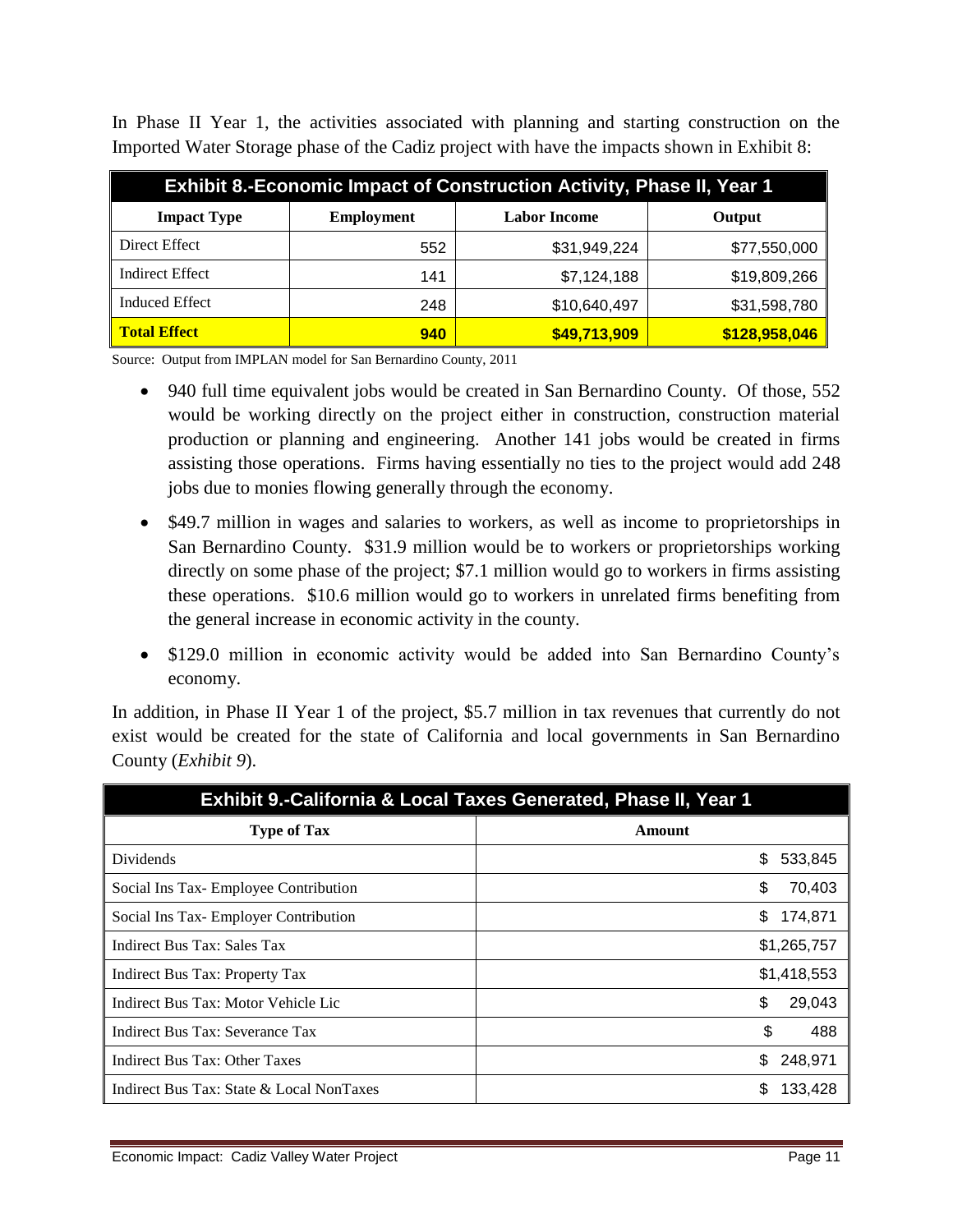| Corporate Profits Tax                | 265,425<br>S. |
|--------------------------------------|---------------|
| Personal Tax: Income Tax             | \$1,122,613   |
| Personal Tax: Non-Taxes (Fines-Fees) | 338,277<br>\$ |
| Personal Tax: Motor Vehicle License  | 51,957<br>\$. |
| Personal Tax: Property Taxes         | 26,421<br>\$  |
| Personal Tax: Other Tax              | 9,923<br>S    |
| <b>Total State and Local Tax</b>     | \$5,689,975   |

Source: Output from IMPLAN model for San Bernardino County, 2011

**Phase II, Year 2.** In Year 2 of Phase II of the project, it is assumed that 20% of the planning, engineering and management work on Phase II of the project is completed. Also in Year 2, 75% of construction and the purchase of materials required for it occurs. In addition, it is again assumed that 75% of the construction budget for each activity represents construction, while 25% represents materials and supplies. Combined, this places \$180,950,000 of activity into Phase II Year 2 (*Exhibit 10*).

| <b>Exhibit 10.-Assumptions, Phase II, Year 2</b> |               |              |                        |  |
|--------------------------------------------------|---------------|--------------|------------------------|--|
|                                                  | <b>Period</b> | <b>Share</b> | <b>Phase II Year 2</b> |  |
| Engineering & Related                            | 80.0%         |              | \$4,700,000            |  |
| <b>Pipeline Construction</b>                     | 25.0%         | 75.0%        | \$118,968,750          |  |
| Pipeline Supplies                                | 25.0%         | 25.0%        | \$39,656,250           |  |
| Well Field                                       | 25.0%         | 75.0%        | \$13,218,750           |  |
| Well Field Supplies                              | 25.0%         | 25.0%        | \$4,406,250            |  |
| <b>Total Expenditures</b>                        |               |              | \$180,950,000          |  |
| <b>Impact Sectors</b>                            |               |              |                        |  |
| Construction                                     |               |              | \$132,187,500          |  |
| Materials & Supplies                             |               |              | \$44,062,500           |  |
| Engineering & Related                            |               |              | \$4,700,000            |  |
| <b>Total Expenditures</b>                        |               |              | \$180,950,000          |  |

As before, these expenditures are recombined into three broad sectors used by the IMPLAN model to estimate the economic impact on San Bernardino County's economy of these Phase II Year 2 expenditures. It is further assumed that the county's economy will still not have fully overcome its 13.7% unemployment rate by this time and will be operating at below full capacity:

- Construction of other non-residential structures (*Implan Sector #36*)
- Fabricated pipe and pipe fitting manufacturing (*Implan Sector #201*)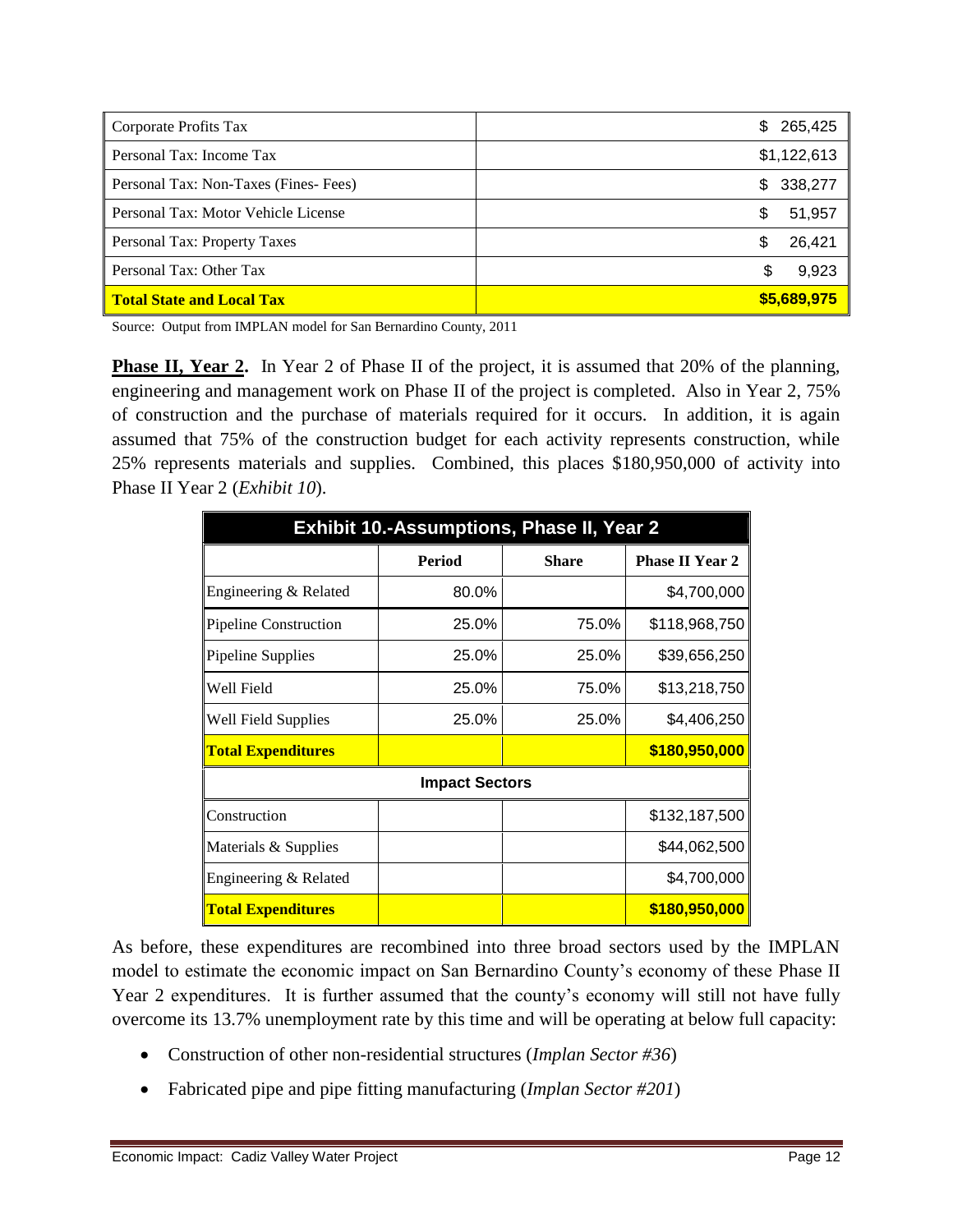Management, scientific and technical consulting (*Implan Sector #374*)

Using the IMPLAN model to calculate the direct, indirect and induced impacts of these expenditure yields the following estimates for Phase II, Year 2 (*Exhibit 11*):

| <b>Exhibit 11.-Economic Impact of Phase II Year 2 Construction Activity</b> |                   |                     |               |
|-----------------------------------------------------------------------------|-------------------|---------------------|---------------|
| <b>Impact Type</b>                                                          | <b>Employment</b> | <b>Labor Income</b> | Output        |
| Direct Effect                                                               | 1.114             | \$68,713,383        | \$180,950,000 |
| <b>Indirect Effect</b>                                                      | 294               | \$15,974,692        | \$44,814,580  |
| <b>Induced Effect</b>                                                       | 537               | \$23,075,199        | \$68,527,204  |
| <b>Total Effect</b>                                                         | 1.945             | \$107,763,274       | \$294,291,784 |

Source: Output from IMPLAN model for San Bernardino County, 2011

- 1,945 full time equivalent jobs would be created in San Bernardino County. Of those, 1,114 would be working directly on the project either in construction, construction material production or planning and engineering. Another 294 jobs would be created in firms assisting those operations. Firms having essentially no ties to the project would add 537 jobs due to monies flowing generally through the economy.
- \$107.8 million in wages and salaries to workers, as well as income to proprietorships in San Bernardino County. \$68.7 million would be to workers or proprietorships working directly on some phase of the project; \$16.0 million would go to workers in firms assisting these operations. \$23.1 million would go to workers in unrelated firms benefiting from the general increase in economic activity in the county.
- \$294.3 million in economic activity would be added into San Bernardino County's economy.

In addition, the project would create \$12.6 million in tax revenues that currently do not exist for California and San Bernardino County's local governments (*Exhibit 12*):

| <b>Exhibit 12.-California &amp; Local Taxes Generated, Phase II, Year 2</b> |               |  |  |
|-----------------------------------------------------------------------------|---------------|--|--|
| <b>Type of Tax</b>                                                          | Amount        |  |  |
| <b>Dividends</b>                                                            | \$1,239,492   |  |  |
| Social Ins Tax- Employee Contribution                                       | \$<br>150,877 |  |  |
| Social Ins Tax-Employer Contribution                                        | \$<br>374,759 |  |  |
| Indirect Bus Tax: Sales Tax                                                 | \$2,803,383   |  |  |
| Indirect Bus Tax: Property Tax                                              | \$3,141,793   |  |  |
| Indirect Bus Tax: Motor Vehicle Lic                                         | \$<br>64,324  |  |  |
| Indirect Bus Tax: Severance Tax                                             | \$<br>1,080   |  |  |
| Indirect Bus Tax: Other Taxes                                               | \$<br>551,418 |  |  |
| Indirect Bus Tax: S/L NonTaxes                                              | \$<br>295,514 |  |  |
| Corporate Profits Tax                                                       | \$<br>616,270 |  |  |
| Personal Tax: Income Tax                                                    | \$2,434,931   |  |  |
| Personal Tax: Non-Taxes (Fines-Fees)                                        | \$<br>733,718 |  |  |
| Personal Tax: Motor Vehicle License                                         | \$<br>112,694 |  |  |